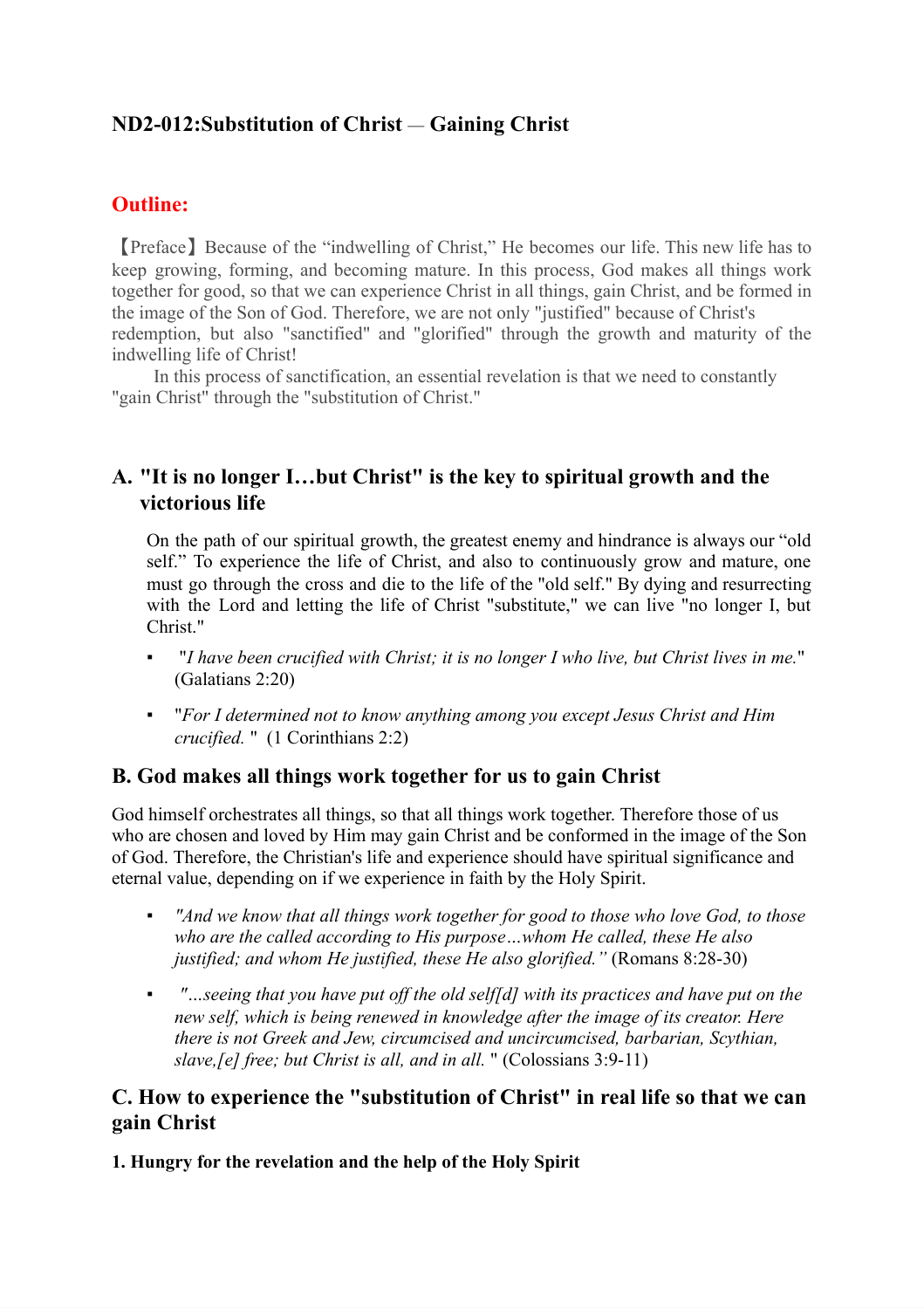**Crucifixion with the Lord is a key revelation, let us see that "suffering is not the purpose of God, but to be glorified is." The connotation and purpose of all experiences of the cross is Christ. This vision will bring us to a completely different spiritual realm. The Holy Spirit is not only willing to reveal to us, but also to help us enter this blessed truth.**

- **-** asking God to "*give to you the spirit of wisdom and revelation in the knowledge of Him, the eyes of your understanding being enlightened; that you may know what is the hope of His calling*..." (Ephesians 1:17-18)
- **-** "*the Spirit of truth, has come, He will guide you into all truth*..." (John 16:13).

## **2. For the purpose of gaining Christ**

**Because of this vision, Paul made the wisest choice-"** *for the excellence of the knowledge of Christ Jesus,***" and the most exclusive pursuit-"** *but one thing I do***…." Our eyes and strength must also learn to shift from solving problems to being able to experience and gain Christ through the situation.**

- *- "Indeed, I count everything as loss because of the surpassing worth of knowing Christ Jesus my Lord. For his sake I have suffered the loss of all things and count them as rubbish, in order that I may gain Christ and be found in him, not having a righteousness of my own that comes from the law, but that which comes through faith in Christ, the righteousness from God that depends on faith— that I may know him and the power of his resurrection, and may share his sufferings, becoming like him in his death, that by any means possible I may attain the resurrection from the dead."* (Philippians 3:8-11)
- *- "12 Not that I have already obtained this or am already perfect, but I press on to make it my own, because Christ Jesus has made me his own. 13 Brothers, I do not consider that I have made it my own. But one thing I do: forgetting what lies behind and straining forward to what lies ahead, 14 I press on toward the goal for the prize of the upward call of God in Christ Jesus."* (Philippians 3:12-14)

## **3. Put off yourself, turn to Christ, and let Christ live for us**

**Christ is our life, and the cross is our way—through Christ's indwelling, He becomes our new life; through the work of the Holy Spirit on us, we can experience the death and resurrection of the cross with the Lord. The resurrection is a testament of the true experience of the cross. Without "no longer I," there would be no "but Christ!"**

- " For if we have been united with him in a death like his, we shall certainly be united *with him in a resurrection like his...Now if we have died with Christ, we believe that we will also live with him."* (Romans 6:5, 8)
- *"The saying is trustworthy, for: If we have died with him, we will also live with him;"* (2 Timothy 2:11)
- *"always carrying in the body the death of Jesus, so that the life of Jesus may also be manifested in our bodies. 11 For we who live are always being given over to death for Jesus' sake, so that the life of Jesus also may be manifested in our mortal flesh. "* (2 Corinthians 4:10-11)

## **4. Cherish every situation**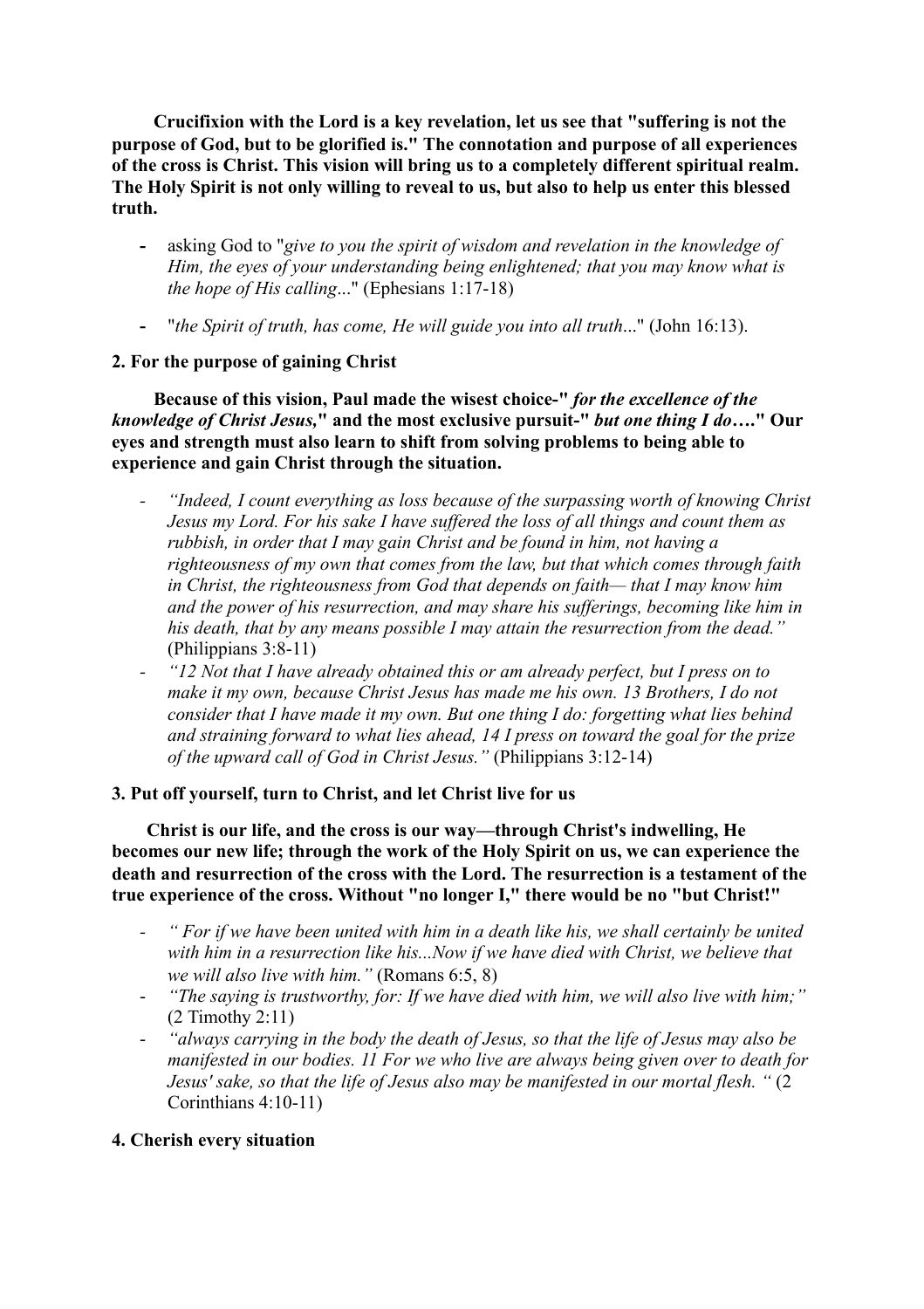**Because we see "Christ is all and in all," and also believe God can make "all things work together," so that our life becomes meaningful and positive, also we don't want to waste any opportunities that we could have experienced and gained Christ!**

- *"We are to grow up in every way into him who is the head, into Christ."* (Ephesians 4:15)
- *"making the best use of the time, because the days are evil. 17 Therefore do not be foolish, but understand what the will of the Lord is."* (Ephesians 5:16-17)
- **-** *"Blessed be the God and Father of our Lord Jesus Christ! According to his great mercy, he has caused us to be born again to a living hope through the resurrection of Jesus Christ from the dead, 4 to an inheritance that is imperishable, undefiled, and unfading, kept in heaven for you, 5 who by God's power are being guarded through faith for a salvation ready to be revealed in the last time. 6 In this you rejoice, though now for a little while, if necessary, you have been grieved by various trials, 7 so that the tested genuineness of your faith—more precious than gold that perishes though it is tested by fire—may be found to result in praise and glory and honor at the revelation of Jesus Christ. 8 Though you have not seen him, you love him. Though you do not now see him, you believe in him and rejoice with joy that is inexpressible and filled with glory, 11 inquiring what person or time[a] the Spirit of Christ in them was indicating when he predicted the sufferings of Christ and the subsequent glories. 12 It was revealed to them that they were serving not themselves but you, in the things that have now been announced to you through those who preached the good news to you by the Holy Spirit sent from heaven, things into which angels long to look."* **(1 Peter 3:3-12) -**

# **Meditation, Practice, Discussion**

# ❏ **Content Review: Based on the theme verses and content of this lesson, what are some questions you may have?**

1. In viewof Christ, how did Paul teach us about the promises and blessings concerning"no longer I, but Christ?"

 $\mathcal{L}_\mathcal{L} = \{ \mathcal{L}_\mathcal{L} = \{ \mathcal{L}_\mathcal{L} = \{ \mathcal{L}_\mathcal{L} = \{ \mathcal{L}_\mathcal{L} = \{ \mathcal{L}_\mathcal{L} = \{ \mathcal{L}_\mathcal{L} = \{ \mathcal{L}_\mathcal{L} = \{ \mathcal{L}_\mathcal{L} = \{ \mathcal{L}_\mathcal{L} = \{ \mathcal{L}_\mathcal{L} = \{ \mathcal{L}_\mathcal{L} = \{ \mathcal{L}_\mathcal{L} = \{ \mathcal{L}_\mathcal{L} = \{ \mathcal{L}_\mathcal{$  $\mathcal{L}_\mathcal{L} = \{ \mathcal{L}_\mathcal{L} = \{ \mathcal{L}_\mathcal{L} = \{ \mathcal{L}_\mathcal{L} = \{ \mathcal{L}_\mathcal{L} = \{ \mathcal{L}_\mathcal{L} = \{ \mathcal{L}_\mathcal{L} = \{ \mathcal{L}_\mathcal{L} = \{ \mathcal{L}_\mathcal{L} = \{ \mathcal{L}_\mathcal{L} = \{ \mathcal{L}_\mathcal{L} = \{ \mathcal{L}_\mathcal{L} = \{ \mathcal{L}_\mathcal{L} = \{ \mathcal{L}_\mathcal{L} = \{ \mathcal{L}_\mathcal{$ 

2. How do youinterpret "Christ is all and in all" and apply it into our life and ministry?

3. What are the keys for us to experience the "substitution of Christ" in real life so that we can gain Christ?

 $\mathcal{L}_\mathcal{L} = \{ \mathcal{L}_\mathcal{L} = \{ \mathcal{L}_\mathcal{L} = \{ \mathcal{L}_\mathcal{L} = \{ \mathcal{L}_\mathcal{L} = \{ \mathcal{L}_\mathcal{L} = \{ \mathcal{L}_\mathcal{L} = \{ \mathcal{L}_\mathcal{L} = \{ \mathcal{L}_\mathcal{L} = \{ \mathcal{L}_\mathcal{L} = \{ \mathcal{L}_\mathcal{L} = \{ \mathcal{L}_\mathcal{L} = \{ \mathcal{L}_\mathcal{L} = \{ \mathcal{L}_\mathcal{L} = \{ \mathcal{L}_\mathcal{$  $\mathcal{L}_\mathcal{L} = \{ \mathcal{L}_\mathcal{L} = \{ \mathcal{L}_\mathcal{L} = \{ \mathcal{L}_\mathcal{L} = \{ \mathcal{L}_\mathcal{L} = \{ \mathcal{L}_\mathcal{L} = \{ \mathcal{L}_\mathcal{L} = \{ \mathcal{L}_\mathcal{L} = \{ \mathcal{L}_\mathcal{L} = \{ \mathcal{L}_\mathcal{L} = \{ \mathcal{L}_\mathcal{L} = \{ \mathcal{L}_\mathcal{L} = \{ \mathcal{L}_\mathcal{L} = \{ \mathcal{L}_\mathcal{L} = \{ \mathcal{L}_\mathcal{$ 

 $\mathcal{L}_\mathcal{L} = \{ \mathcal{L}_\mathcal{L} = \{ \mathcal{L}_\mathcal{L} = \{ \mathcal{L}_\mathcal{L} = \{ \mathcal{L}_\mathcal{L} = \{ \mathcal{L}_\mathcal{L} = \{ \mathcal{L}_\mathcal{L} = \{ \mathcal{L}_\mathcal{L} = \{ \mathcal{L}_\mathcal{L} = \{ \mathcal{L}_\mathcal{L} = \{ \mathcal{L}_\mathcal{L} = \{ \mathcal{L}_\mathcal{L} = \{ \mathcal{L}_\mathcal{L} = \{ \mathcal{L}_\mathcal{L} = \{ \mathcal{L}_\mathcal{$ 

<sup>❏</sup> **Further Reflection: The impact of this lesson on me, the revelation from the Holy Spirit, and additional insights**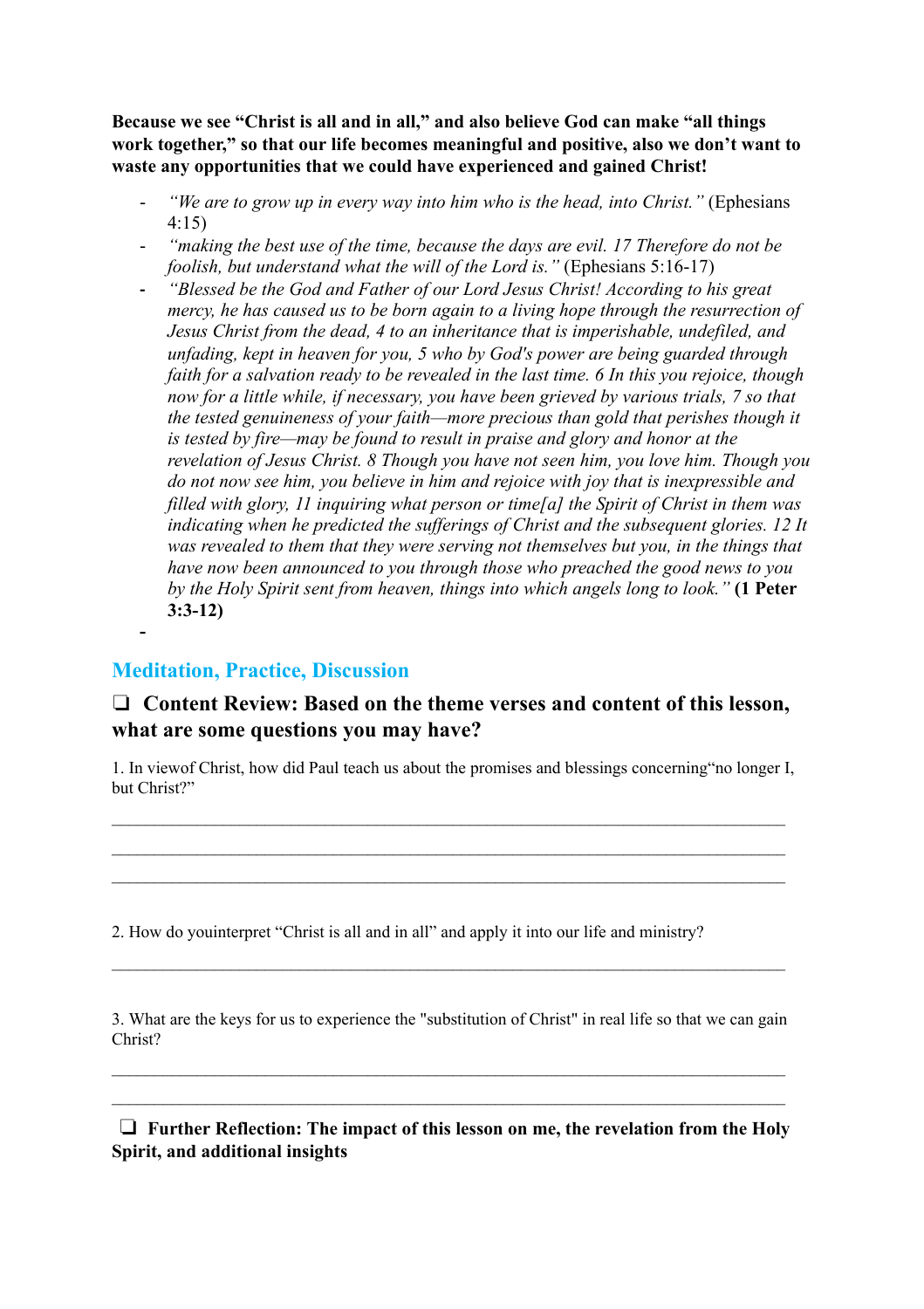- 1. On the path of spiritual growth, why is "no longer I" important?
- 2. Think about the life after you got baptized, have you experienced any critical moment but yet gained Christ? Did you learn anything from today's lesson? What would you change from now? (Hint: Ephesians 1:17-18a, Philippians 3:8-14)

 $\mathcal{L}_\mathcal{L} = \{ \mathcal{L}_\mathcal{L} = \{ \mathcal{L}_\mathcal{L} = \{ \mathcal{L}_\mathcal{L} = \{ \mathcal{L}_\mathcal{L} = \{ \mathcal{L}_\mathcal{L} = \{ \mathcal{L}_\mathcal{L} = \{ \mathcal{L}_\mathcal{L} = \{ \mathcal{L}_\mathcal{L} = \{ \mathcal{L}_\mathcal{L} = \{ \mathcal{L}_\mathcal{L} = \{ \mathcal{L}_\mathcal{L} = \{ \mathcal{L}_\mathcal{L} = \{ \mathcal{L}_\mathcal{L} = \{ \mathcal{L}_\mathcal{$  $\mathcal{L}_\mathcal{L} = \{ \mathcal{L}_\mathcal{L} = \{ \mathcal{L}_\mathcal{L} = \{ \mathcal{L}_\mathcal{L} = \{ \mathcal{L}_\mathcal{L} = \{ \mathcal{L}_\mathcal{L} = \{ \mathcal{L}_\mathcal{L} = \{ \mathcal{L}_\mathcal{L} = \{ \mathcal{L}_\mathcal{L} = \{ \mathcal{L}_\mathcal{L} = \{ \mathcal{L}_\mathcal{L} = \{ \mathcal{L}_\mathcal{L} = \{ \mathcal{L}_\mathcal{L} = \{ \mathcal{L}_\mathcal{L} = \{ \mathcal{L}_\mathcal{$ 

 $\mathcal{L}_\mathcal{L} = \{ \mathcal{L}_\mathcal{L} = \{ \mathcal{L}_\mathcal{L} = \{ \mathcal{L}_\mathcal{L} = \{ \mathcal{L}_\mathcal{L} = \{ \mathcal{L}_\mathcal{L} = \{ \mathcal{L}_\mathcal{L} = \{ \mathcal{L}_\mathcal{L} = \{ \mathcal{L}_\mathcal{L} = \{ \mathcal{L}_\mathcal{L} = \{ \mathcal{L}_\mathcal{L} = \{ \mathcal{L}_\mathcal{L} = \{ \mathcal{L}_\mathcal{L} = \{ \mathcal{L}_\mathcal{L} = \{ \mathcal{L}_\mathcal{$  $\mathcal{L}_\mathcal{L} = \{ \mathcal{L}_\mathcal{L} = \{ \mathcal{L}_\mathcal{L} = \{ \mathcal{L}_\mathcal{L} = \{ \mathcal{L}_\mathcal{L} = \{ \mathcal{L}_\mathcal{L} = \{ \mathcal{L}_\mathcal{L} = \{ \mathcal{L}_\mathcal{L} = \{ \mathcal{L}_\mathcal{L} = \{ \mathcal{L}_\mathcal{L} = \{ \mathcal{L}_\mathcal{L} = \{ \mathcal{L}_\mathcal{L} = \{ \mathcal{L}_\mathcal{L} = \{ \mathcal{L}_\mathcal{L} = \{ \mathcal{L}_\mathcal{$ 

### ❏ **The Path to Implementation:**

1. Among my small group, family, work, and life, which specific situation or moment is your weakest point thatyou need the "substitution of Christ" to live out for you? According to the reminder from today's lesson, how would you practice "substitution of Christ" in these real life situations?

 $\_$  , and the contribution of the contribution of the contribution of the contribution of the contribution of  $\mathcal{L}_\text{max}$  $\_$  , and the contribution of the contribution of the contribution of the contribution of the contribution of  $\mathcal{L}_\text{max}$ 

 $\_$  , and the contribution of the contribution of the contribution of the contribution of the contribution of  $\mathcal{L}_\text{max}$  $\_$  , and the contribution of the contribution of the contribution of the contribution of the contribution of  $\mathcal{L}_\text{max}$ 

2. Each day for the next two weeks, please intentionally put down yourself, and turn to Christ, and let Christ live out for you. Please record your insights and practices below. Please be real and you don't necessarily need to be victorious. Refers to the three steps to ignite the keyless vehicle.

## **SERMON:**

Brothers and sisters, peace be to you!

Today is the twelfth lesson of the new man discipleship, and is the third topic of stage two. The stage two 一 "new life" is almost the most important stage in the whole discipleship. There are four topics in the second stage: The first "Indwelling of Christ," shows us that Christ has indwelled in us, so we must connect to Christ; the second "Formation of Christ" talks about Christ in us, Christ becomes our life, and this new life needs to grow, take shape, and mature to form us into the image of the Son of God. This is the principle of God's work in us, and is the explanation of our life encounters; today, we are going to the third topic- the "Substitution of Christ," through living out "*it is no longer I …but Christ,*" not only can we experience Christ, but we can also gain Christ. The fourth topic is the result of the previous three topics, which is "the manifestation of Christ." It talks about how we can live out Christ, and become the witnesses of Christ becoming flesh. These four topics are not only the foundation of our beliefs, but also the core values of our faith. They will also greatly impact the quality of all our lives and ministries. Therefore, these four topics are very important, and worthy to be emphasized and reported.

Today's topic一 "The Substitution of Christ," is the most important of these four topics. It is also the most important, indispensable and can't be neglected, the most important of the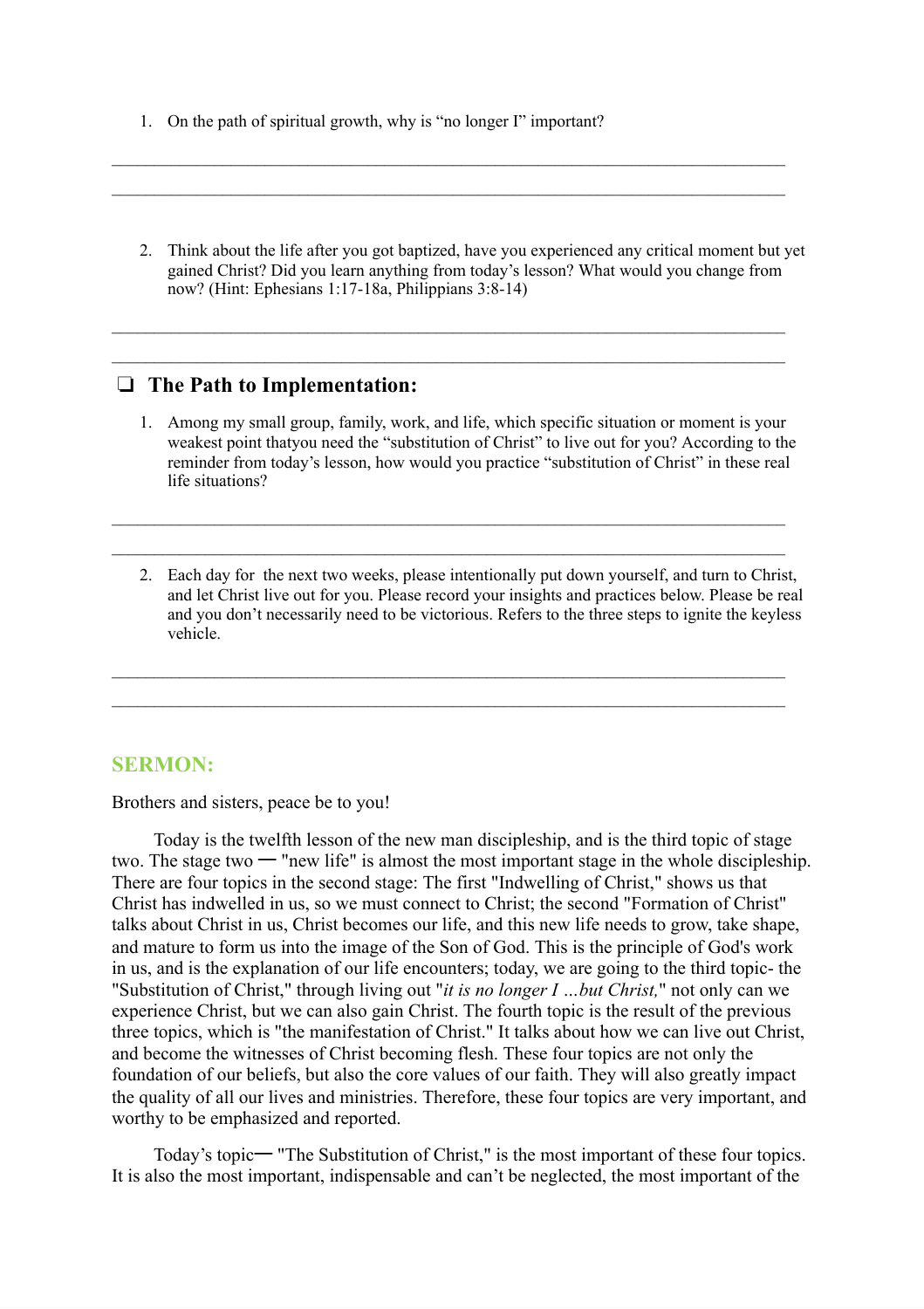25 lessons in our New Man Discipleship (ND Therefore, it is also a subject that the enemy always wantsto deceive us. So, I hope everyone can listen carefully! We need to have such a sincere attitude towards the Lord, especially at the pivot, foundation, and most important turning point of our faith. Today's message not only brings us to the core of the faith of Christianity, but also leads us to a completely different state. "The Substitution of Christ" talks about how we truly experience " *it is no longer I …but Christ* " in life and service. This is not just a truth, but it allows us to truly experience and gain Christ through every situation.

Because of the indwelling of Christ, He becomes our life. This new life has to keep growing, formed, and mature. In this process, God makes all things work together for good, so that we can experience Christ in all things, gain Christ, and be formed in the image of the Son of God. Therefore, we are not only "justified" because of Christ's salvation, but also "sanctified" and "glorified" through the growth and maturity of the indwelling life of Christ!

In this process of sanctification, a very important and key revelation is that we need to constantly "gain Christ" through the "substitution of Christ."

Below, I will talk about it from three perspectives:

# **A. "It is no longer I…but Christ" is the key to spiritual growth and the victorious life**

Here we mentioned two most important things in our lives: the problems of life and the problems of living.

"It is no longer I…but Christ" is the secret of our spiritual life and the key or secret of victory for all saints. The world teaches us the opposite. It is advocating self-promotion, to exalt oneself, to emphasize oneself, to focus on oneself. But Jesus said: " *If anyone desires to come after Me, let him deny himself, and take up his cross, and follow Me*." (Matthew 16:24) He did not say this for us to deliberately pursue external suffering, but for our inner life to experience Him and be changed by Him. Therefore, " *it is no longer I who live, but Christ lives in me;* " this is the key to our spiritual growth and victorious life.

Dr. ShangJie Sung once asked brothers and sisters a question when holding a staff training in Beijing: "What is the greatest difficulty or the worst enemy on the way to spiritual growth?" He told everyone to close their eyes, and wrote a big "I" on the blackboard. Brothers and sisters, don't think that this was just an example, you heard and went your way. Do you often feel unhappy? Do you often feel that people around you bother you and make you uncomfortable? Do you often question why God allows so many unfair things to happen to you? Do you often complain about why God made you go through so much trouble? The root cause of all these were from that "I." I'm going to give this sermon this week, but I found that there are many difficulties at home: health problems, children problems, swimming pool leaks, roof leaks, many things had broken, even the car was hit... I asked God: "Lord, is the price so high to speak a message?" Then, in all our encounters, do we truly believe that God wants us to experience what is meant by "It is no longer I...but Christ?" And the greatest difficulty is still "I!" Because "I" always puts its eyes on "my" needs, " my " problems, " my " difficulties, " my " encounters, " my " feelings, " and my " gifts." "The future... is all "me." **Therefore, the greatest enemy and hindrance on the path to spiritual growth will always be our "old self." To experience the life of Christ, to grow and mature continuously, one must go through the cross and die to the life of the "old self." By dying and resurrecting with the Lord and letting the life of Christ "substitute," we can live "no longer I, but Christ."**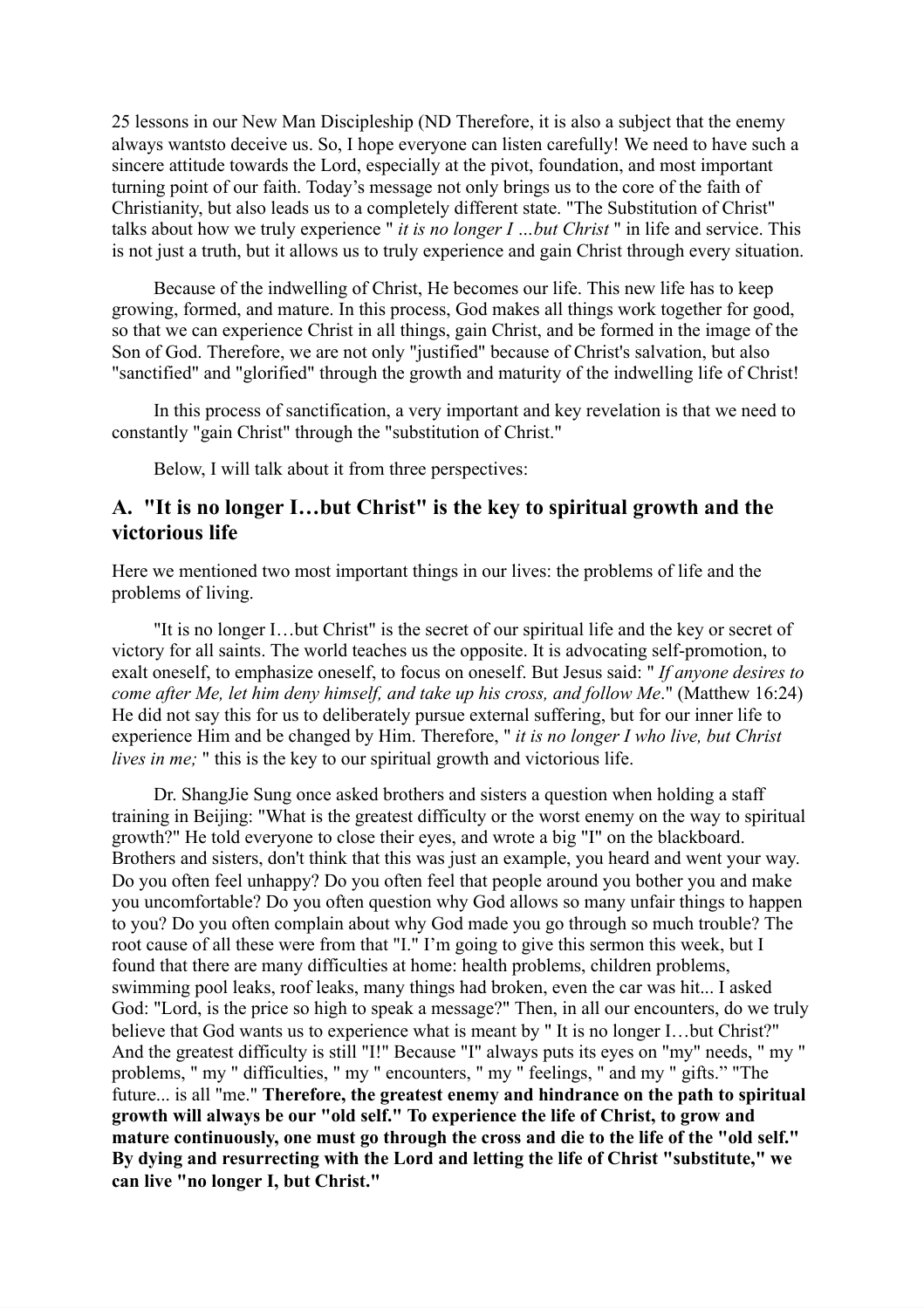Galatians 2:20 says: "*I have been crucified with Christ; it is no longer I who live, but Christ lives in me.*" This not only talked about the past, "I have been crucified with Christ"; it also talked about God's promise, which is the state that God's children should have—" *it is no longer I who live, but Christ lives in me*." Paul said: "*For I determined not to know anything among you except Jesus Christ and Him crucified.* " (1 Corinthians 2:2) Paul didn't speak with excellence of speech or of wisdom declaring to Galatians the mystery of God, because the core of the entire Christian faith is "Jesus Christ and him crucified"; the secret to the growth and victory of the Christian life lies in "Jesus Christ and him crucified"! If we admit that this is the core of our faith, then we should also admit that the greatest hindrance and enemy on the spiritual path is "I." It is difficult to have this kind of knowledge, and it is not only difficult, but also rare to have this kind of spiritual reality! I often say half-jokingly: "One of the scriptures we quote most is Song of Songs 1:5, "*I am dark, but lovely*."" We believe in the Lord, and we admit that we are corrupted, weak, limited... admit that we fall short in many things before the Lord. However, when we talk about being dark, we still can't help but feel like "I am lovely," "I have a bad temper, but I am a true Israeli," "I don't know how to cover up, but I won't conceal, I am straightforward." "Although I don't believe in Jesus, can't be called a Christian like you, but I think I should be saved because I behave upon my conscience." "Although I don't sing well, but I sing in truth and spirit, unlike you"... When we talk about our shortcomings, we always add a sentence to the end: "*I am dark, but lovely,*" "Although I may lose my temper, but I am not like you." This is one of our problems. If we are willing to admit this that is the first step.

#### **B.God makes all things work together for us to gain Christ**

**God himself orchestrates all things, so that all things work together, therefore those of us who are chosen and loved by Him may gain Christ and be conformed in the image of the Son of God. Therefore, the Christian's life and experience should have spiritual significance and eternal value, depending on if we experience in faith by the Holy Spirit.**

This is a revelation in faith, so that we not only know such scriptures, not only believe that God does what God does, but also enable us to truly and actively believe in every situation we encountered was predestined by God to make us "no longer I, but Christ."

We have said that a great turning point in Hudson Taylor's spiritual life was through the letter of his co-workers, quoting John 15 — the message of branches abiding in the vine, abiding in the Lord. When others describe the secret of Dr. Hudson Taylor's spiritual victory, they use a special term-"exchanged life": when he found himself weak, that he can't do it, that he is corrupted, has bad thoughts, living in his sinful nature; or when he found himself in difficulties, and the situation disturbed him and brought him negative emotions..., he exchanged with the Lord. He is not struggling or working harder. He only knows that the branches must abide in the vine, "I just want to exchange with the Lord and let Christ replace me." This is the best deal and the most valuable exchange! Sometimes we go to a "garage sale" and buy a good-quality and inexpensive item, and we will be extremely happy. But in fact, it is just an earthly thing, fire will burn it away, but we thought it was worthwhile; how much more worthy it is to exchange with Christ!

Another spiritual great man I admire is Brother A. B. Simpson. He wrote a hymn called "Exhalation and Inhalation (or breathe in and breathe out, please see your hymn book)," which is the 235th hymn in "Hymns of the Saints." This hymn teaches us to take spiritual deep breaths: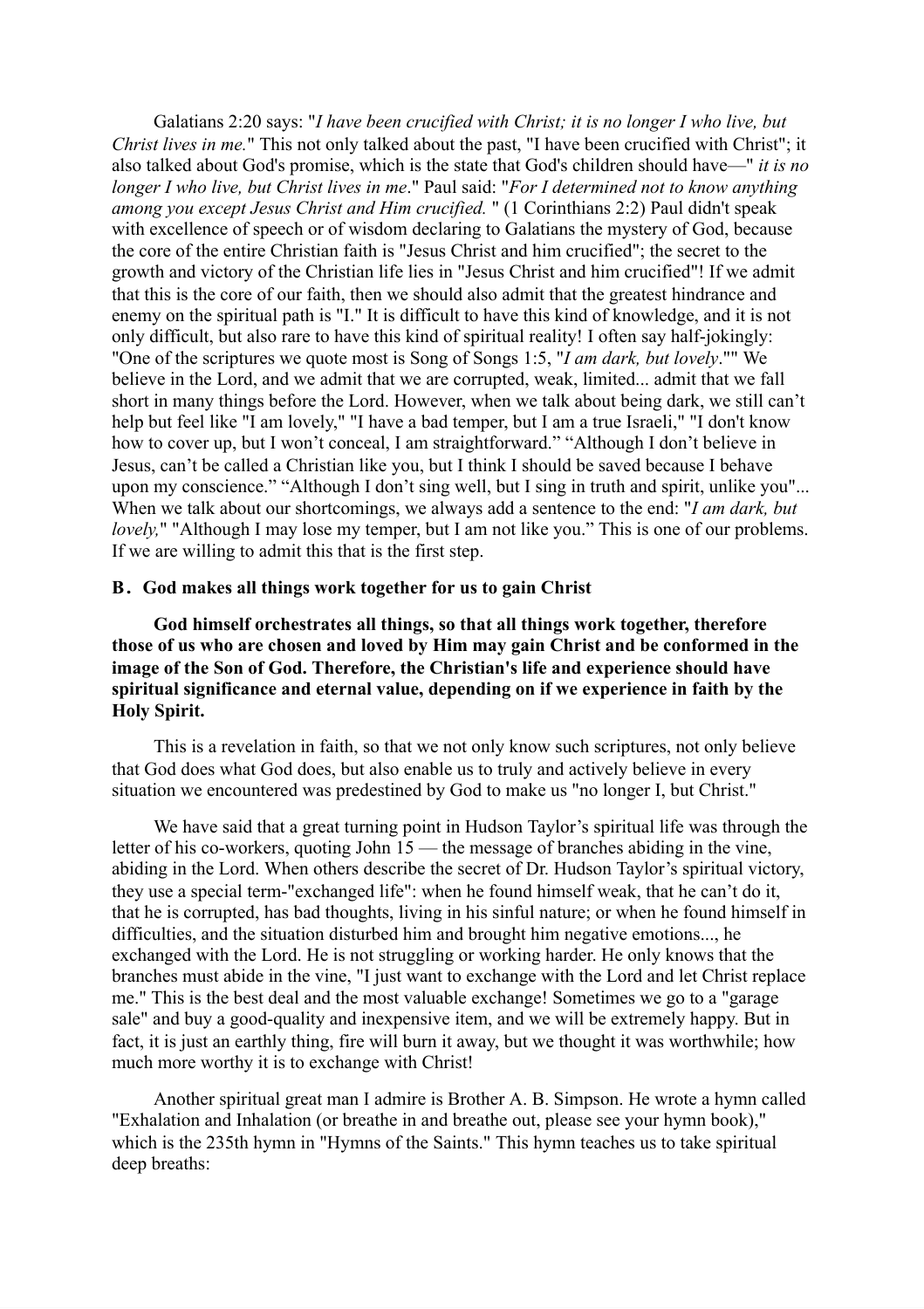### *I am breathe out my sorrow, breathing out m sin;*

#### *I am breathing, breathing, breathing, all thy fullness in.*

Especially in verse 7: "I am breathing every moment; Drawing all my life from Thee; Breathe by breath I live upon Thee, Lord, Thy Spirit breathe in me." In fact, "breathing" is the best exchange experience. We are doing it every day. Inhale oxygen and exhale carbon dioxide, whoever does not do this, he cannot live. And spiritually, AB Simpson also taught me to breathe spiritually. As he wrote in the song, what we exhale is sorrow, sin, sickness, and weakness... Everything in us is not from the Lord. The things that disturb us and hurt us, we all exhale them out, and then I breathe in his holiness, his life," and his power...this is called "exchanged life."

Romans 8:28-30: "And we know that all things work together for good to those who love God, to those who are the called according to His purpose…whom He called, these He also justified; and whom He justified, these He also glorified." So, do we really know? If you really know, then why so many complaints? Why do you suffer so much? This passage is actually telling us the law of God's work in us; on the other hand, it is also the explanation of all our experiences and encounters. Why did I encounter this or that incident? Sometimes when we asked, God let us know the answer; sometimes we didn't know at the time, but then God let us know much later; especially sometimes we felt that God was unfair or God doesn't make sense), but at the end when God lets us understand, we can only bow down and worship Him. Just as I used to ask God: "Why me? Why do I have to suffer so much? Why...?" Now, I still ask the same question "Why me?" but it becomes "God, why do you love me so much? Why do you treat me so graciously? Why do you tolerate me so much? Why have you done so many wonderful things in me? Why me?" In the past, I blamed God; now it is full of gratitude. Ask God to help us so that we can see this.

Colossians 3: 9-11 also says: *"…since you have put off the old man with his deeds, and have put on the new man who is renewed in knowledge according to the image of Him who created him.* "This paragraph of Scripture echoes the passage in Romans 8 above. All things work together for good to conform us into the image of the Son of God. This is for us to practice; and to put off the old man and put on the new man is also to form us into the image of the Son of God. This is a grace and is work! No matter Greek nor Jew, circumcised or uncircumcised, barbarian, Scythian, slave nor free, but Christ is all and in all, Christ is all and in all." (Col 3:11) The context of this verse tells us that Christ lives in the new man who is born again and saved. Moreover, from the overall consistency of the Bible, we know not only Christ is all, but also in all. He is full in all things, and is in all of our encounters. "Christ is All" emphasizes "what Christ is." God made Christ our wisdom, righteousness, holiness, and redemption. If we lack faith, he is our faith, faith is a living person; if we lack peace, he is our peace, and peace is a living person; if we lack joy, he is our Joy, Joy is a living person. And this "living man" is Christ. If we are in Christ, we are in that state. Paul repeatedly said: "*Rejoice in the Lord always*" (Philippians 4:4). It says—in Christ, that is to say, in Christ we will be joyful, because He is joy! "Christ is All" focuses on what He has given us and what He is; while "In all" focuses on where He is, He is He who is full in all things, how we can gain him by faith. "Christ is all '' says that it is like God gives us a blank check (not a bounced check). He has signed his name on the check: Jesus, as in 2 Corinthians 2:20 tells us: "For *all the promises of God in Him are Yes, and in Him Amen*." Brothers and sisters, Christ is all, this is something we can experience. If we experience Christ whenever we are in the weakest, most filthy, most corrupt, and most vulnerable of our lives; and experience Christ's substitution, you will find that it will become the strongest, most blessed moments, and we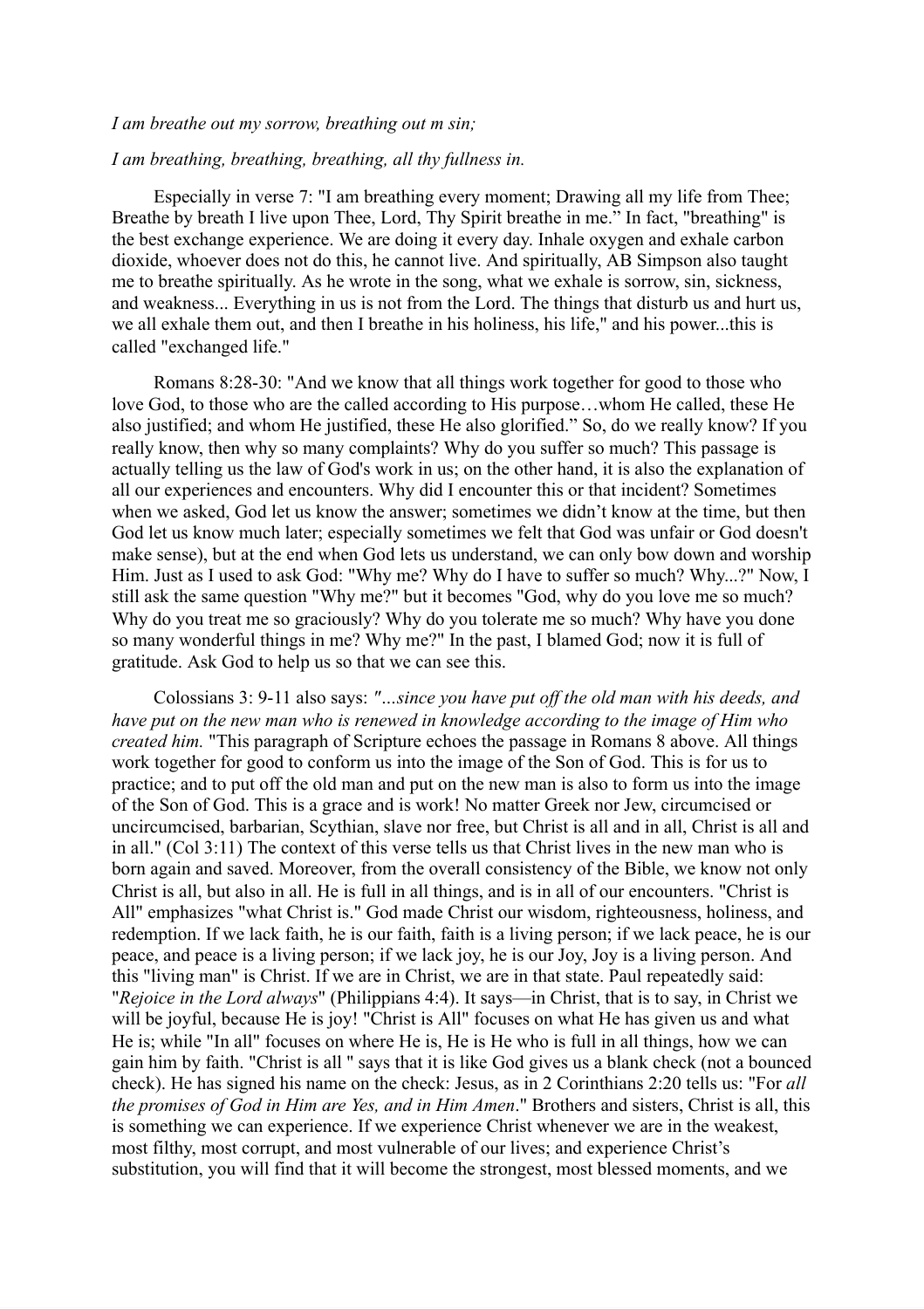will be a blessing to others through that experience. Therefore, don't underestimate your own weakness. God always finds some gaps in us that allow us to acknowledge our failures, let us experience the substitution of Christ, let us experience that all things work together for the good, so that we can benefit from the good of becoming Christlike.

# **C. How to experience the "substitution of Christ" in real life so that we can gain Christ**

 This is the key to today's message, how we can experience the substitution of Christ in real life so that we can have Christ. I have four key points here:

### **1. Hungry for the revelation and the help of the Holy Spirit**

**Crucifixion with the Lord is a key revelation, let us see that "suffering is not the purpose of God, but to be glorified is." The connotation and purpose of all experiences of the cross is Christ. This vision will bring us to a completely different spiritual realm. The Holy Spirit is not only willing to reveal to us, but also to help us enter this blessed truth.**

Brothers and sisters, we really need such eye opening and revelation. We may think that "The Book of Job '' is a book about suffering. The theology of suffering must use "Job" as a textbook. But in fact, suffering is not the subject of "Job" it is be glorified. God is never willing to make us suffer. The purpose of our suffering is not suffering itself, but into the glory. Therefore, I often say: "The purpose of the cross is not to make us suffer. The cross has only one purpose, it is Christ, to give Christ to us." Suffering is just a backstage. Through Job, we can see the law of the way God works, and the final outcome to be given to us, is a glorious ending—our lives have been changed, and our relationship with God is no longer the same. Job, a person who reveresGod, used to be just a person that "I have heard of You by the hearing of the ear;" however, being through the work of God, he was able to say "But now my eye sees You." He originally thought that he was pretty good and couldn't bear others saying he sinned, but then he repented in dust and ashes. This is something that only God can do!

We need the revelation of the Holy Spirit for us to see that we really need the cross. Paul said in the Book of Ephesians: asking God to "*give to you the spirit of wisdom and revelation in the knowledge of Him, the eyes of your understanding being enlightened; that you may know what is the hope of His calling*..." (Ephesians 1:17-18).

What exactly is this calling? In today's sermon, Mrs. Yu is also asking us: What are we hoping for? God's calling is for us to experience Christ and gain Christ; so that we can be conformed in the image of the Son of God, because Christ is our glory. And the Holy Spirit is here to help us, as the Lord Jesus said: "*the Spirit of truth has come, He will guide you into all truth*..." (John 16:13). The Holy Spirit not only leads us to understand, but also guides us into all truths.

Many times, we choose a place for vacation because we saw some photos, advertisements, or pictures of the beautiful scenery on TV. Have you ever wondered where the first place you will go on holiday after the pandemic is over? Not just looking at the picture, but going there in reality, won't you be full of hope? We were relatively poor in Taiwan when we were young, and we were very envious of seeing America, and Disneyland. In that situation, unless someone paid for you, brought you to the United States, and bought you Disneyland tickets, you can't do any of these. If it happened, when you arrived at the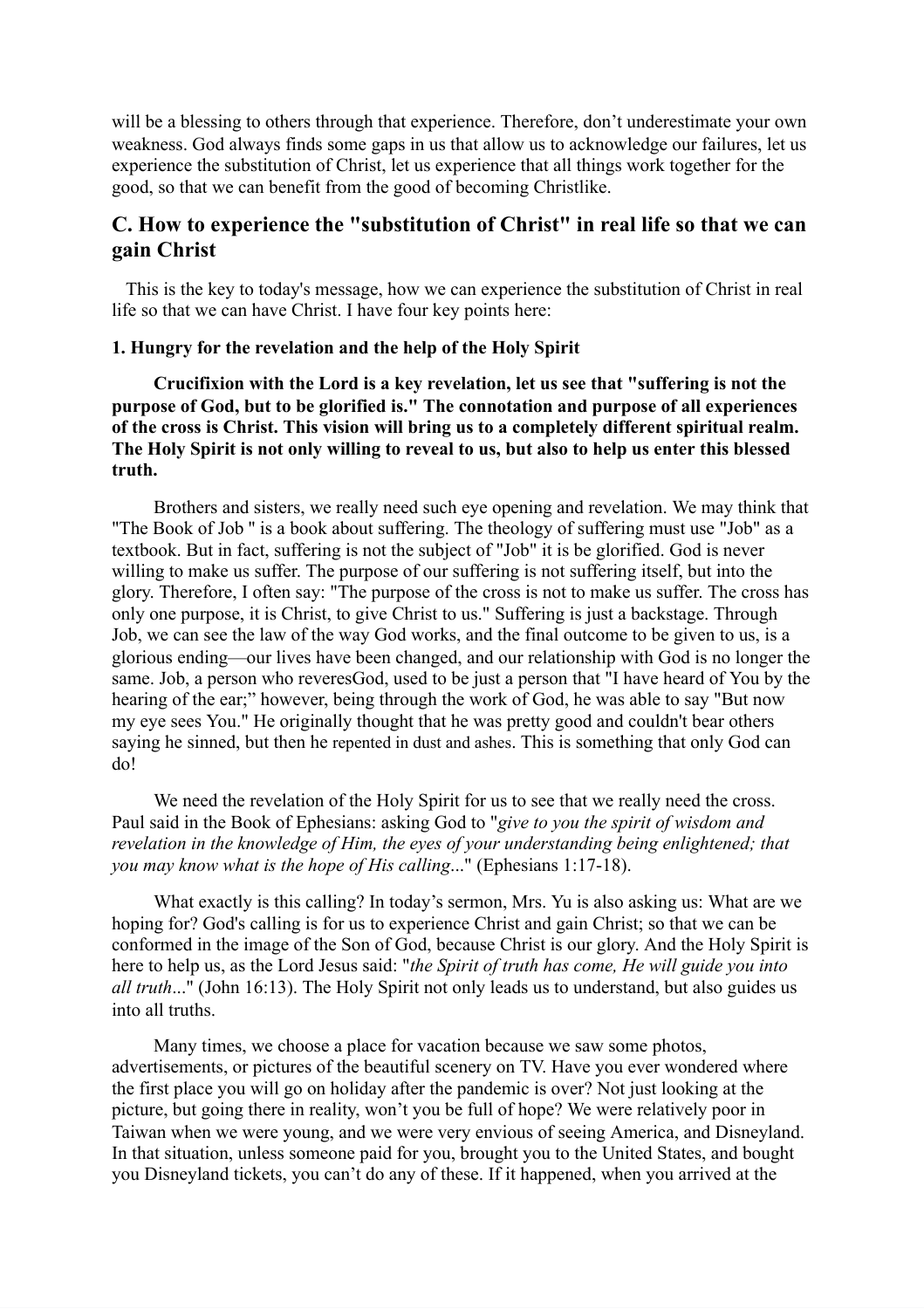gate of Disneyland, you just sighed, "Oh, I'm finally here!" and you only stayed at the gate for one day and went home. Won't you feel stupid and you wasted it all? You had come, but didn't enter, and didn't really experience it, only left with envy. The Holy Spirit comes to let us understand and let us see; moreover, He also wants to bring us to enter in. The Holy Spirit is our best teacher, the best home schooling, and He is teaching us in everything.

"You can lead a horse to water, but you can't make him drink," this is a famous proverb. Likewise, God will never force us to turn to Him. We must have the desire and the need ourselves so that we can take the next step. Therefore, this desire is very important!

## **2. For the purpose of gaining Christ**

**Because of this vision, Paul made the wisest choice-"** *for the excellence of the knowledge of Christ Jesus,***" and the most exclusive pursuit-"** *but one thing I do***…." Our eyes and strength must also learn to shift from solving problems to being able to experience and gain Christ through the situation.**

**First, don't focus on the difficulties**. Whether it is illness, financial problems, interpersonal problems, dissatisfaction with the church... Our eyes should not be fixed on difficulties. Because this will only make us sink deeper and more painful, unable to resolve it. To get out of the predicament, first of all, we must turn our eyes from the difficulties to God. If you have been bitten by a fiery serpent, don't look at the wounds or the dead people around you; stand up and look up to God! In all difficulties, we must learn to turn our eyes to Jesus.

**Second, don't put all your hope and effort on solving difficulty**. If our focus is only on solving difficulties; then, even if the difficulties are resolved and the rock is removed, but the water does not rise, we will still encounter the reef and the rock. We will encounter difficulties in the future and then be stuck still.

**Third, in all situations, we should ask: "Lord, what do you want me to learn? What do you want me to gain?"** We habitually ask God: "why?" but very rarely ask God "what"—what do you want me to learn from this? What do you want me to gain? You must have good intentions for allowing this to happen to me. What are your good intentions...?

**Lastly, we must have a summary of what we have gone through**: What did I learn from this and what did I gain? Did I get what the Lord intended? Is my life different? Has my relationship with God changed...? We should have a purpose in everything we do, even our life experience should have a very clear purpose, and this purpose is to "gain Christ." It is because of this observation that Paul can have:

● **The wisest choice-**"... *for the excellence of the knowledge of Christ Jesus my Lord* " (Philippians 3:8). We can't count all things as rubbish like Paul did; there are so many things that we not only never treat as rubbish, but as treasure. However, Paul reminds us to know our Lord Jesus Christ as the most excellent. Paul did this himself, because of this vision,

his whole life changed.

• **The most dedicated pursuit**-"…*but one thing I do, forgetting those things which are behind and reaching forward to those things which are ahead, I press toward the goal for the prize of the upward call of God in Christ Jesus*." (Philippians 3:13-14) )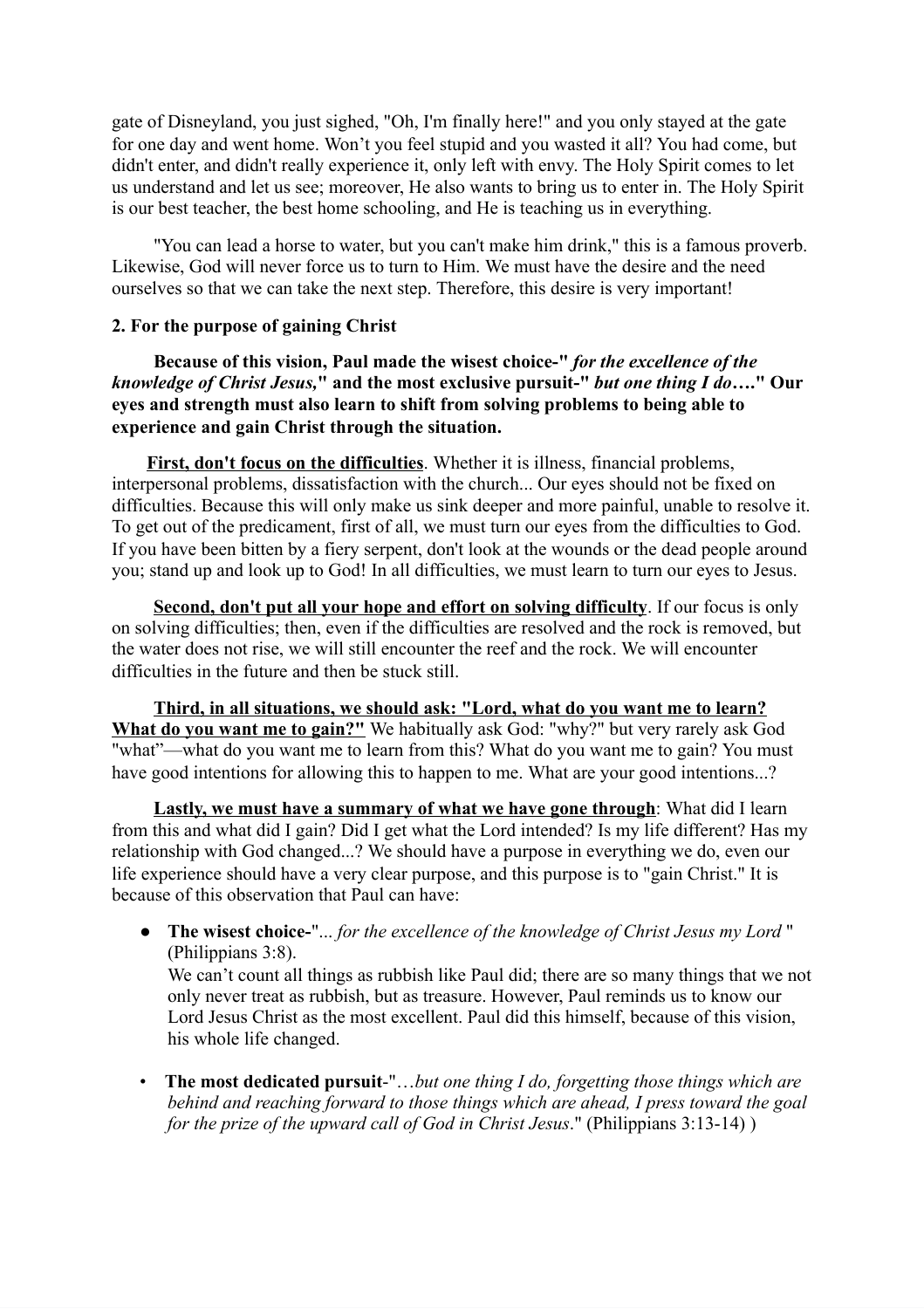Paul said "I may" twice in the passages in Philippians 3:8-14. Even if Paul is such a spiritual giant, knows God so well, and lives in the Holy Spirit, he is still so serious and humble, for fear that he does not gain Jesus. Chapter 3:10 to 11: "*that I may know Him and the power of His resurrection, and the fellowship of His sufferings, being conformed to His death, if, by any means, I may attain the resurrection from the dead.*" What Paul cares about is whether the resurrected life is revealed in his body. Verse 12: "*Not that I have already* attained, or am already perfected; but I press on, that  $I$  may lay hold of that for which Christ *Jesus has also laid hold of me*". Paul can " *forget those things which are behind and reach forward to those things which are ahead,*" he must attain it. Therefore, the goal must be single-minded and focused, and we must care whether the ending is actually attained.

Thirty years ago, an old friend of my father saw an advertisement of a famous dentist on TV, so he went for him to extract his teeth. After the extraction, it was discovered that the dentist had removed the wrong tooth. Similarly, in the 1980s, a patient in Florida suffered a severe fester on one of his feet. The doctor said that it must be amputated. He accepted the big blow optimistically. However, the doctor cut the wrong foot the next day, and removed his healthy foot. Brothers and sisters, we all feel miserable for them when we hear stories like this, feel like they have suffered in vain. But in fact, many of our experiences are the same as theirs: the "tooth" was pulled, the "leg" was amputated, but we didn't get the ending we deserved, we didn't remove what we should have removed, we didn't receive what we deserved. Paul specially reminds us that we must aim to gain Christ. If we don't get it, we should not be satisfied.

Once, it was rare that I had an opportunity to have a trip with Mrs. Yu to Greece. Halfway through filming, I suddenly found a sentence on the camera screen: "No memory card." I forgot to insert my memory card into the camera. All the photos we took earlier were in vain and nothing was left. In fact, many of our experiences are like this: We passed through, but there was no eternal value, and did not attain Christ. What a pity! After I found that there was no memory card in the camera, I immediately bought one in the tourist area. No matter how expensive it was, I bought it. Normally, I would absolutely refuse to buy things in tourist areas, but for the precious memory that I was unwilling to waste, I had to bite my teeth to buy it no matter how expensive it was. In the same way, when we go through all kinds of situations, we must have this kind of unwillingness to waste, not passing through without attaining Jesus, without attaining eternal value.

#### **3. Put off yourself, turn to Christ, and let Christ live for us**

The two points mentioned earlier were conceptual reminders; and this point is a practical how-to, how we let Christ come to live for us. This is the core content of this lesson, which can be said as "how of how." This is my personal spiritual stumbling. After years of weakness, failure, and frustration, God disciplined and manifested in me, so that I can share with you my own experience and help you to avoid the wrong way. Relying on the law, on self-revolutions, on our own efforts, but not knowing to turn back and rely on Christ, is often the reason why we have such a hard time. **Christ is our life, and the cross is our way—through Christ's indwelling, He becomes our new life; through the work of the Holy Spirit in us, we can experience the death and resurrection of the cross with the Lord. The resurrection is a testament of the true experience of the cross. Without "no longer I," there would be no "but Christ!"**

There is only one destination of the cross - to give Christ to us. If you have not believed in Jesus, Jesus Christ laid down his life to complete the work of redemption, lead us to eternal life, let us receive the life of Christ, restore the relationship with God, and give Christ to us. If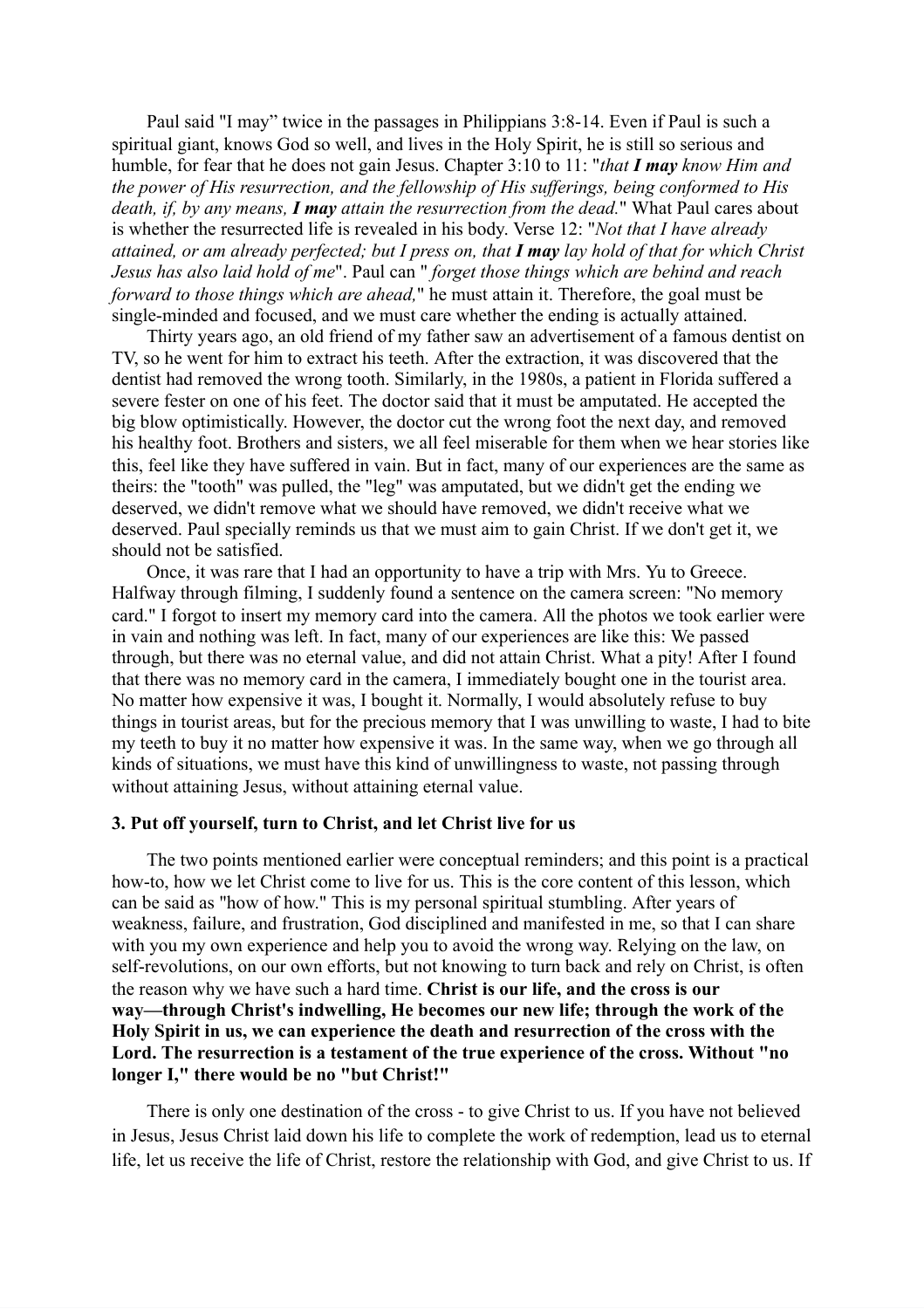you have believed in Jesus, all the situations we have been through, God teaches us about "the cross, deny yourself, empty yourself, and obey", it leads us to one destination, neither to torture us nor make us suffer, but leads us to gain Christ. Therefore, when we truly become "no longer I, but Christ," the resurrection and the living out of Christ becomes the evidence of the precious cross. However, a lot of times, we are not truly "dead," rather, we are pretending to be "dead". For example, we feel very uncomfortable when others give us feedback, but because of our ego or being a pastor, we are not able to get angry at the moment, and even pretend to be humble and say, "yes...thanks for bearing with me, I will keep improving myself." But when you return home, you are too angry to eat dinner, hardly fall asleep, and grumble about "How dare you? You were the student from my Sunday school, and you are daring enough to challenge me?" When we are being spiritual in front of others -- this is to pretend to be "dead," and not truly "dead." However, to truly experience the cross, we must go through Christ, and must go through resurrection!

#### **(a) Put yourself down**

This is not easy! It is difficult to put ourselves down, because we are not able to realize how imcompetent and corrupt we are. Sometimes we can admit our corruption, but not truly understand how bad it is. A lot of time, after we fail or commit sin, we easily move on and do not truly understand deeply enough to confront our failure and the consequences of sin. Therefore, we don't learn the lesson that God wants us to learn, and not truly experience "Substitution of Christ '' and "Transform of the Holy Spirit." We only admit that we are wrong, or even apologize, but we are not making any change.

Sometimes it is because we are not suffering enough and keep things as they are; until one day, we can't bear it anymore, we come to realize we cannot act like this anymore. There was a single brother who told me that he was about to blow up. He led the Biblestudy every friday and also participatedin the choir on Sunday, however, he was flooded by pornography when he was at home. In the beginning, he confessed to God, declared the blood of God, the forgiveness of God, and received healing from God. Then he returned to serve, and hoped that he could overcome the sin, but the truth was he failed hard every time. He cannot overcome the sin and he cannot bear it anymore.

This brother was suffering greatly. However, this kind of suffering makes us truly realize our mistakes and allowsus to think about "what's wrong with me? The salvation of God is a "perfect salvation," and the Bible tells us we are "more than conquerors," but why am I still suffering and cannot overcome the situation?" Sometimes, our understanding of sin is too shallow and that leads us to often just muddle through and do not thoroughly reflect on the sin. Sometimes, because our suffering is not painful enough to make us desperately ask, " Lord, if you do not bless me, do not help me, I will not let you go." Such as when Jocab wrestled with the servant of God at Peniel, he said, "I will not let you go unless you bless me." (Genesis 32:26) We need to wrestle, fast, and eagerly ask for God to lead us through the problem!

Besides, we cannot put ourselved down because we care too much about how others think of us, and neglect how God thinks of us. We are lacking the true fear of God and care a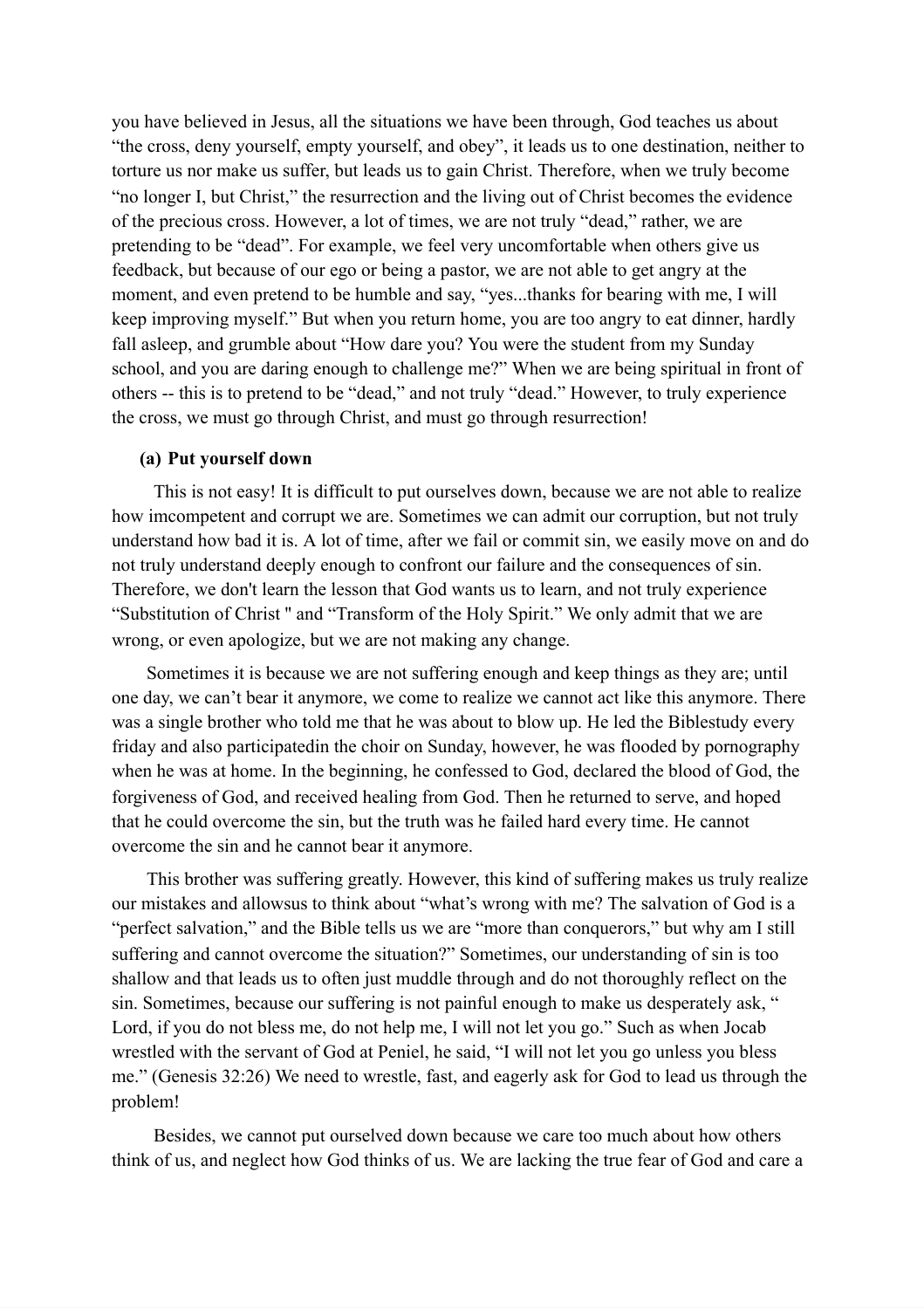lot about how we perform in front of others. We pretend to be nice and others might think we are spiritual, but we are actually far away from it. Others might look up to us, however, we are actually still useless. Because we only care how others think of us, so we can hardly put down ourselves.

"*for whatever one sows, that will he also reap. For the one who sows to his own flesh will from the flesh reap corruption...*" (Galatians 6:7-8) The "flesh" mentioned here refers to the "lust" (In the Chinese version Bible, "flesh" word is translated into two words -- "lush" and "flesh.") When we talk about "flesh," we think it must be far away from us, we always think we are not "sowing our own flesh." However, we still follow our "old self," "sow to our old selves," and "recap the result from our old selves." On the contrary, if we "*sow to the Spirit will from the Spirit recap eternal life.*" (Galatians 6:8) The eternal life, the everlasting life, which is the life of the son of God, we gain Jesus Christ.

Pual explicitly mentioned in Romans 6 verse 5 and 8, "*For if we have been united with him in a death like his, we shall certainly be united with him in a resurrection like his.*" and "*Now if we have died with Christ, we believe that we will also live with him.*" The same words are also mentioned in 2 Timothy chapter 2, "*The saying is trustworthy, for:If we have died with him, we will also live with him;*" (2 Timothy 2:11) "If" is being mentioned several times, it means we have the final decision on whether or not you decide to put down yourself; whether you choose to put down yourself or not, whether you choose to turn to Christ or not, the "key" is on you. God has done his part, His blessing, His salvation, His prevision, he has done everything, the key is whether we want to accept them or not.

If a person needs to have surgery, he tells the doctor, "I don't like to have injections, please don't put anesthetic on me." This is his choice, then we might hear his howling from the pain a few minutes later from the operating room. Sometimes, we evangelize to people, "you need to believe in Jesus!" And the man replies, "No, thanks, not now. I am not ready yet! When I breathe my last breath, I will call out to the Lord." This is his choice. A lot of time, the salvation is ready, there is a way out, but we don't want to put ourselves down. We always say, "Any time, you can make a U-turn to God!" The key is on you to make the turn! If you need to go all the way to the North, such as Seattle, to visit your sick parents, and also plan to bring them to see a doctor and grocery, the intention, destination, and plan are all good. However, you realize you accidentally drive to the South and towards Los Angeles instead. At this moment, will you tell yourself, "I have good intentions, so I need to keep going!" You must turn back towards the right direction immediately. We are in this situation a lot of the time, we try to persuade ourselves, "My motive is good, I want Jesus, I am not trying to commit to sin." However, we are still going forward in the wrong direction.

Thus, don't look down on the word "If," do not think this is an act of legalism. The salvation is ready, but God will not force us, the decision making is totally on us. Paul mentioned three "ifs" here, they are all related to "Death" and they all lead to the same impact --- "*we will also live with him (Jesus Christ).*" Therefore, aspiration should match with our action, this is the obedience in the salvation that God has prepared for us.

#### **b) Turn to Christ**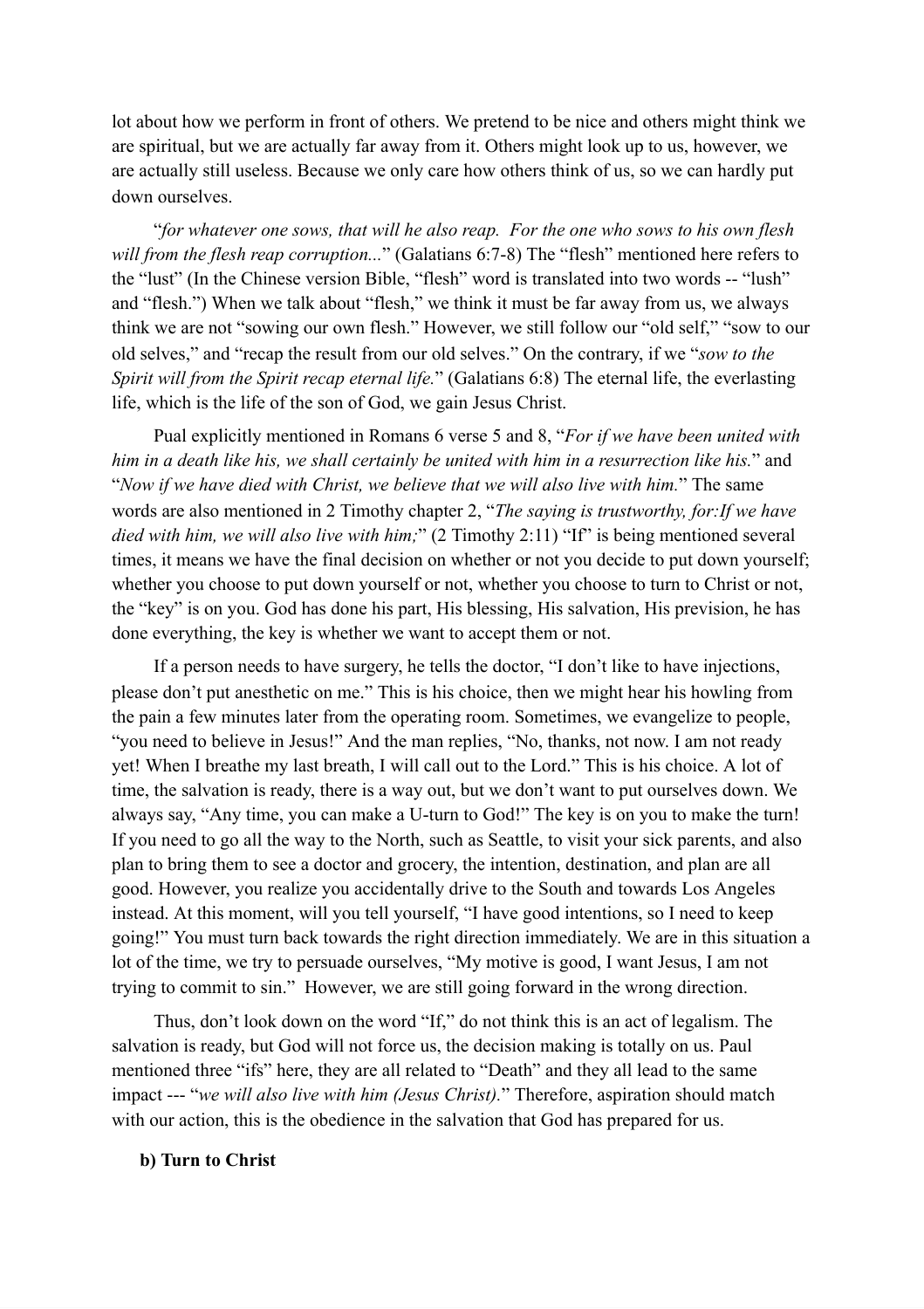"Turn to Christ" and "Put yourself down" should be happening at the same time, as the two steps with one foot. We need to put ourselves down, and also need to turn to the Lord. However, we often treat them separately, that's what Satan wants us to do, so that we admit that we are corrupt and useless, and then trap ourselves in the frustration, anger, and resigned suffering situation. This is like when we only admit and regret that we drive in the wrong direction, but do not take action to make a u-turn, we remain in the wrong way. Therefore, we cannot just stop here, we need to make a u-turn to God. When we truly and willingly put ourselves down, and turn to God, everything is no longer the same.

#### **c). Let Christ live for us**

The key word is "let." Let Christ live for us, this is the core of "Substitution of Christ." If we can "put down ourselves, and turn to Christ," we are at least living with God and under the protection of God, but God wants to be our life and strength, so that we can spread wings and soar, and He can help us to soar between heaven and earth, we can live out the heavenly victorious life. God does not want us to just hide back inHis shelter, He wants us to gain heavenly victory through Him, triumph in every situation, and more than conquerors. So he trained us in the Bible, "*the Lord alone guided him,*" (Deuteronomy 32:12) God guides us, Jesus teaches us, Spirit helps us here, those are all for our life to be grown, matured, and truly live in front of God!

We are afraid to cycle uphill, because we can hardly move up no matter how hard we pedal. Nowadays, we have hybrid bikes, we can bike in normal mode most of the time, and when we need to go uphill, we can get up easily with the help from electrical power. Although you can still bike uphill with your strength, you eventually come to a limit and need help from the hybrid mode. You only need to turn on the switch, accept the power, the electricity will help you. This is "let." Your bike has this built-in function, but you refuse to use it, and you even walk your bicycle. This is even heavier than the normal bike because it has an engine. You ask for it! Therefore, "let" is a key. When I feel useless, corrupt, do not stop here, we need to turn to Christ, and ask, "LORD, please help me!"

I am not just making irresponsible and sarcastic comments. I just said that there were so many things that happened to me in the last week. I asked God, "LORD, can I live out the truth?" And I found the grace of God is really there! It does not mean I do not feel frustrated, I did, especially when I found there were leaks at my house, and it did not get fixed. Then the dishwasher broke down as well. I got irritated by these troubles because I am a human being. However, when I am willing to put myself down, turn to God and say, "God, come here!" When I "let" Christ come in, I can experience the grace that God has promised. If I just think of "What would Jesus do?" thisis not enough, because it is such a high standard and I cannot do it. I am too irritated to bear anymore! We experience a lot of situations that we classify as "we cannot do anything." But those situations are also our turning point. When we change our attitude and perspective, we will find out those are the situations that God allows us to experience Him. I can even say, "when we experience the most suffering, God can give us the greatest help to overcome it." When we are doing fine, we can hardly grow, because we feel like we can handle everything properly just with some perseverance. However, when we are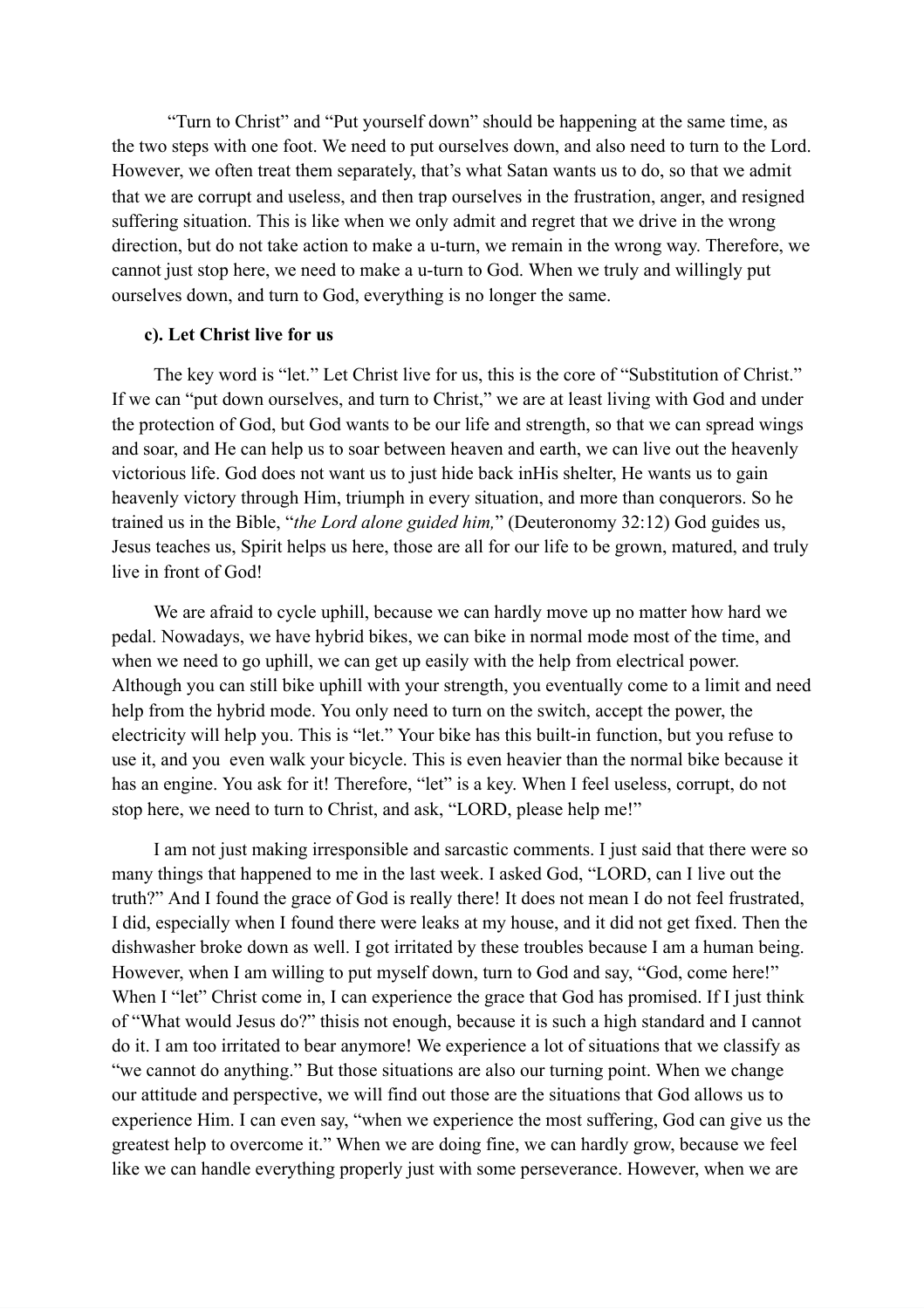brought to the hardest situation by God, we will turn to God, and really "let" God come in. Brothers and sisters always say, "man's ending is the beginning of God." Actually, God has started way earlier than that, God has prepared us for everything in the beginning. Those (toughest) situations are helping us to realize, "I can't do it anymore, I still need God; I am not only incapable, I need to let God come and help me out!" Therefore, we will truly say from the bottom of our hearts, "God, please come!"

Just like when we rode a bike, the earlier we understand we are incapable, the earlier we turn to Christ, the earlier we experience the blessings and help from God. God can be experienced, He is true! If we want to control ourselves, not to get angry, or to get addicted to something, many we are useless. When I went to work, a coworker took the credit for my work, I got extremely pissed off. I told myself, "Let's forgive him, a great man rarely stoops to harbor grievances for past wrongs." Then the anger in me became smaller. but when I think of the ugly attitude he had against me, I became angry again. Have you ever experienced this? Sometimes, when a married couple has an argument, the wife thinks, "Let's move on and forgive him." She feels better, however, when she sees the same attitude from her husband, she becomes angry again. We often act like this with ups and downs with our emotions. We need to deal with our emotions everyday, we just pretend to be calm, which we have suffered enough. However, in the moment when Christ substitutes me, all the emotions of anger, injustice, disobedience go away. We can truly and completely forgive that coworker. When the love of God is inside us and replaces us, everything can be completely different!

I hope that every Christian, can experience at least one time of "the substitution of Christ.' The earlier we can, the better! When we truly experience "No longer I, but Christ," we can truly experience there is a treasure in earthen vessels, inside us, this great power is not coming out of us, but from Christ alone. You will find out you have great perseverance, patience, and faith even in the toughest situation… We are no longer the same! Today, when we face pronography, we do not just suppress the lust inside us, but find out that the holy life is replacing my adverse life. This is called "the substitution of Christ." This is not faking to be nice from the outside, but the growth and transformation inside us. We must ask God in those situations, and let Him help us through. There are a few of us who experience the power from Jesus immediately, and ride on the "motorcycle" or "car" forever. A lot of us are like the "hybrid bike" or "E-bike," when we understand we are really exhausted, then we realize God is here from the beginning. But once we experience Him, turn to Him, "let" Him do the work, we can go through the "uphill." Next time, we learn to turn to Him sooner than last time, this is called the process of growth.

### **4. Cherish every situation**

Because we see "**Christ is all and in all,**" we believe God can "make all things work together," so that our life becomes meaningful and positive, also we don't want to waste any opportunities that we could have experienced and gained Christ! So Paul says, "*we are to grow up in every way into him who is the head, into Christ*" (Ephesians 4:15); and he told us